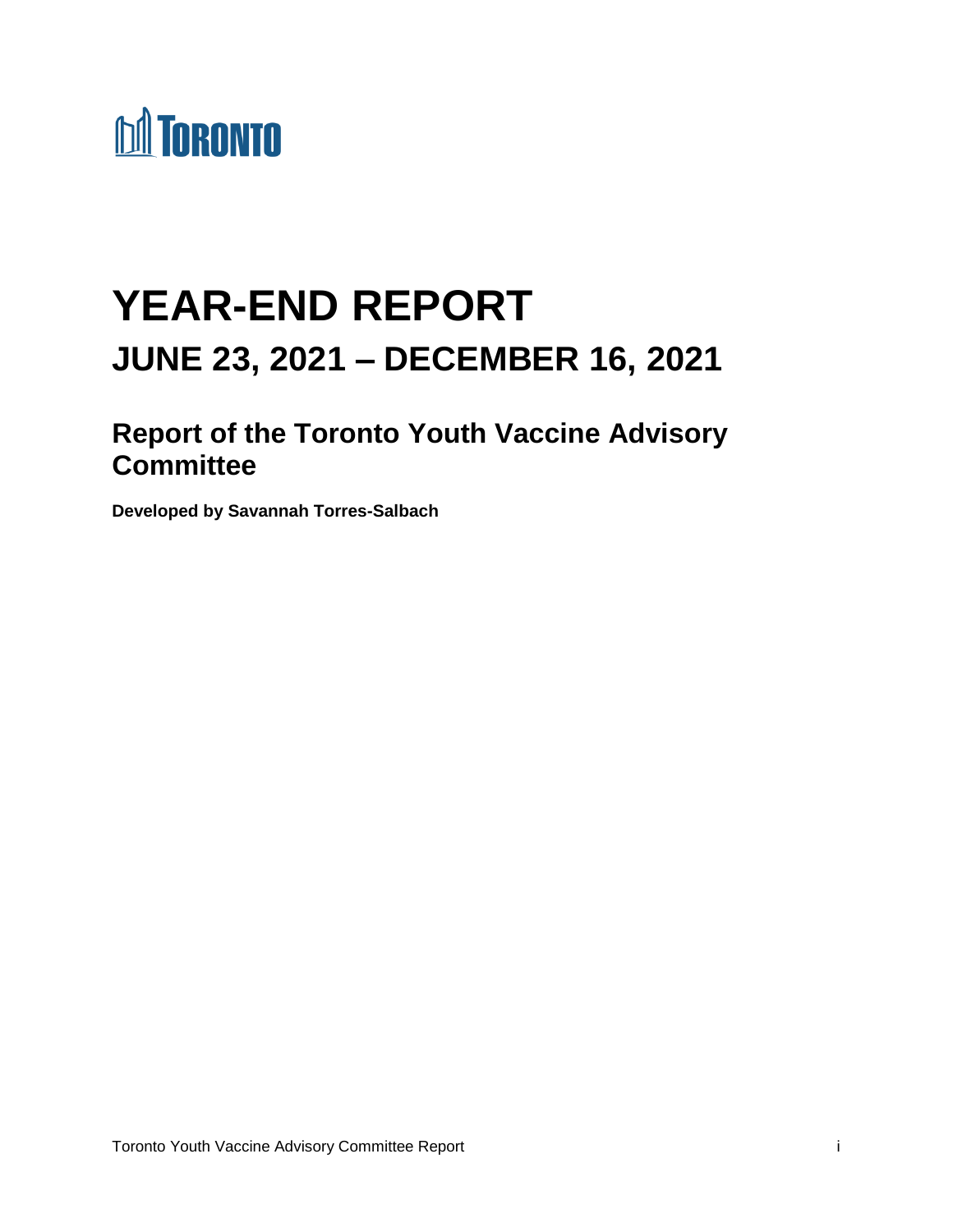## **TORONTO YOUTH VACCINE ADVISORY COMMITTEE**

## **COMMUNITY DEVELOPMENT OFFICERS**

Edna Ali Richard Kirwan

## **LEAD STAFF**

Savannah Torres-Salbach

### **CO-CHAIRS**

Nada Dali Samir Janmohamed

## **EXECUTIVE TEAM**

Andy Feng Beles Lezina Shahithya Ravindran William Pham Ryon Dalir Stephen Mensah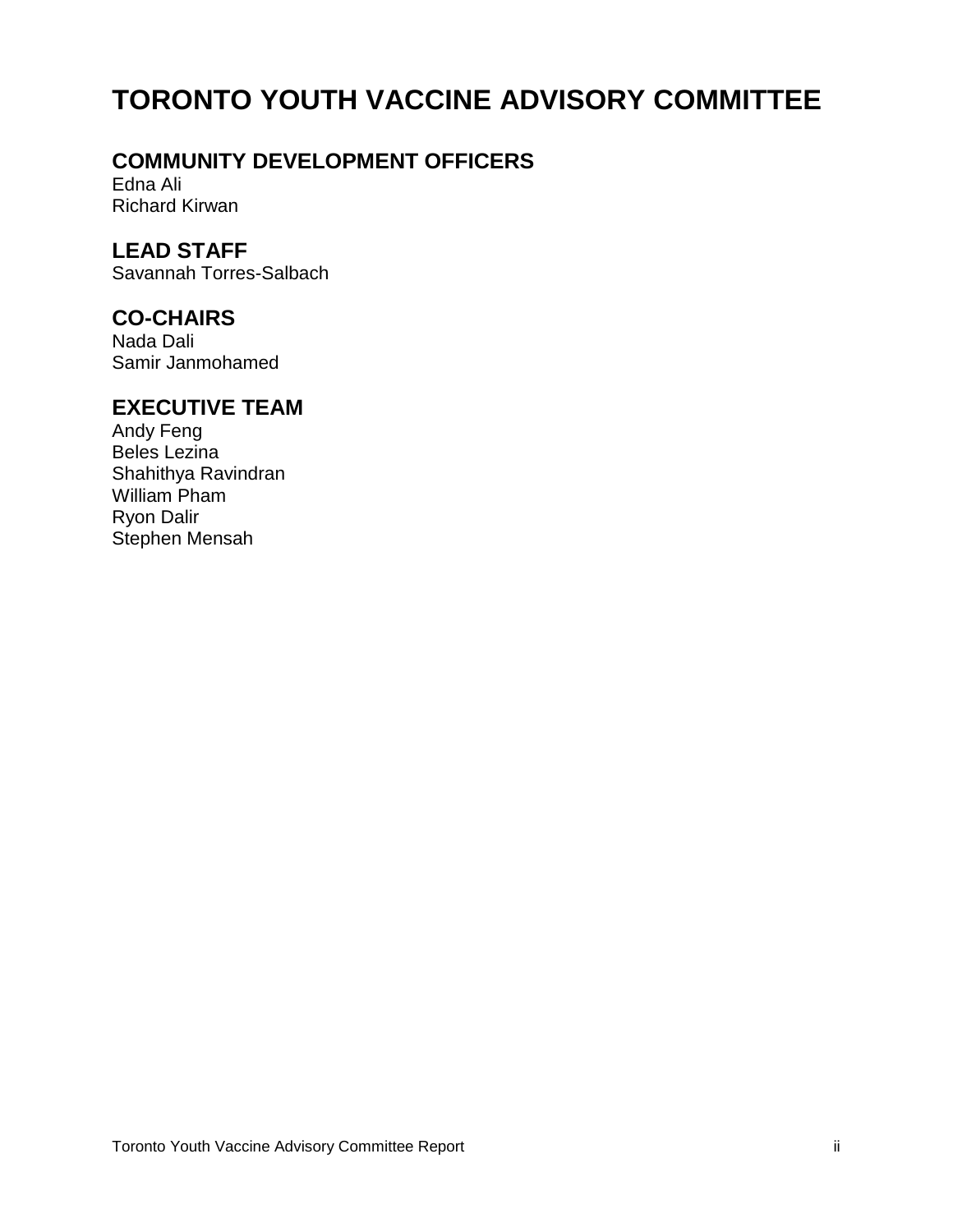## **DA TORONTO**

## **Table of Contents**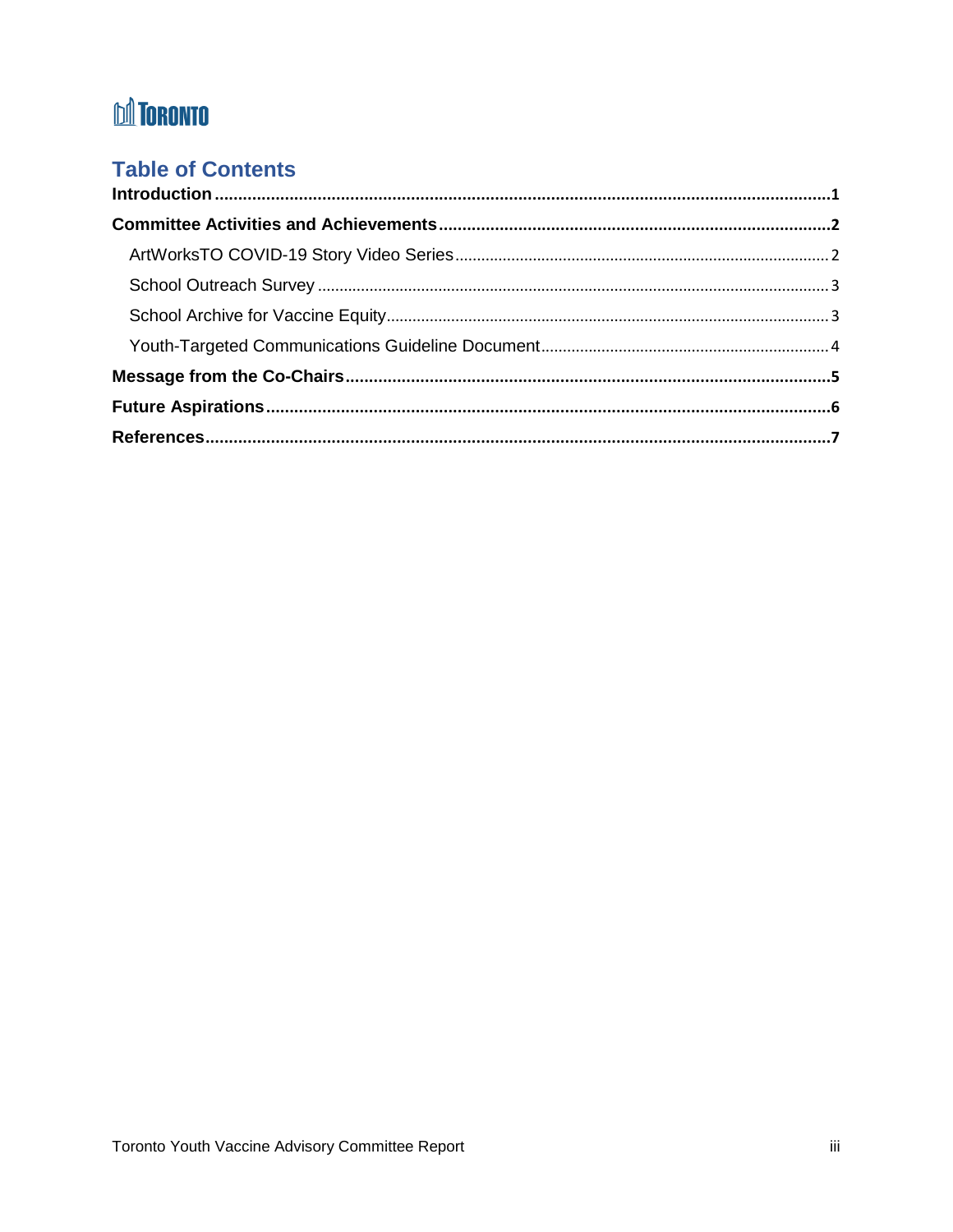<span id="page-3-0"></span>On May 23, 2021, youth in Ontario aged 12 years and older became eligible to receive the COVID-19 vaccine.<sup>1</sup> In an effort to make access to the vaccine equitable for young people, the City of Toronto launched the Toronto Youth Vaccine Engagement Strategy in June 2021.<sup>2</sup> This strategy aims to mobilize City resources towards youthtargeted vaccine engagement that accounts for the needs and perspectives of equityowed youth, namely those living in communities disproportionately impacted by the COVID-19 pandemic.<sup>2</sup>

The **Toronto Youth Vaccine Advisory Committee** (TYVAC) was created to support this strategy and allow vaccine engagement to be informed by young people themselves.<sup>2</sup> Representing a collaboration between the City of Toronto and the Toronto Youth Cabinet, TYVAC is composed of young people who are already active in their communities and reflect the diversity of the young people in Toronto.<sup>2</sup> The committee comprises of two co-chairs and three subcommittees: *Communications, Outreach,* and *External Relations*. Each subcommittee is headed by two co-leads. TYVAC's mandate is to bring a youth-friendly lens to vaccine engagement and promote youth voices and leadership in Toronto.<sup>2</sup> The advisory committee is also committed to a data-informed approach to vaccine engagement; they receive weekly updates from lead staff to allow their work to be guided by COVID-19-related data, such as infection and vaccination rates, and sociodemographic information by Toronto neighbourhood. As a result, they are able to identify neighbourhoods and populations in most need of engagement related to the COVID-19 vaccine and provide informed counsel as an advisory body. The members of TYVAC have developed expertise in building community partnerships, directing youth-targeted vaccine communications, and spreading awareness on the youth perspective.

**Overview:** This report will touch on TYVAC's most notable activities and achievements since the committee's formation, and will feature messages from the committee's Cochair. Finally, this report will provide the future aspirations of the committee and what there is yet to come for the TYVAC team.

 $\overline{\phantom{a}}$ <sup>1</sup> Government of Ontario. (2021, May 21). *COVID-19 vaccine booking expanding to youth 12+ ahead of schedule* [News Release]. Retrieved from [https://news.ontario.ca/en/release/1000185/covid-19-vaccine](https://news.ontario.ca/en/release/1000185/covid-19-vaccine-booking-expanding-to-youth-12-ahead-of-schedule)[booking-expanding-to-youth-12-ahead-of-schedule](https://news.ontario.ca/en/release/1000185/covid-19-vaccine-booking-expanding-to-youth-12-ahead-of-schedule)

<sup>2</sup> City of Toronto. (2021, June 23)*. The city of Toronto launches the Toronto youth vaccine engagement strategy to coordinate vaccine outreach to vulnerable youth.* [News Release]. Retrieved from [https://www.toronto.ca/news/the-city-of-toronto-launches-the-toronto-youth-vaccine-engagement-strategy](https://www.toronto.ca/news/the-city-of-toronto-launches-the-toronto-youth-vaccine-engagement-strategy-to-coordinate-vaccine-outreach-to-vulnerable-youth/)[to-coordinate-vaccine-outreach-to-vulnerable-youth/](https://www.toronto.ca/news/the-city-of-toronto-launches-the-toronto-youth-vaccine-engagement-strategy-to-coordinate-vaccine-outreach-to-vulnerable-youth/)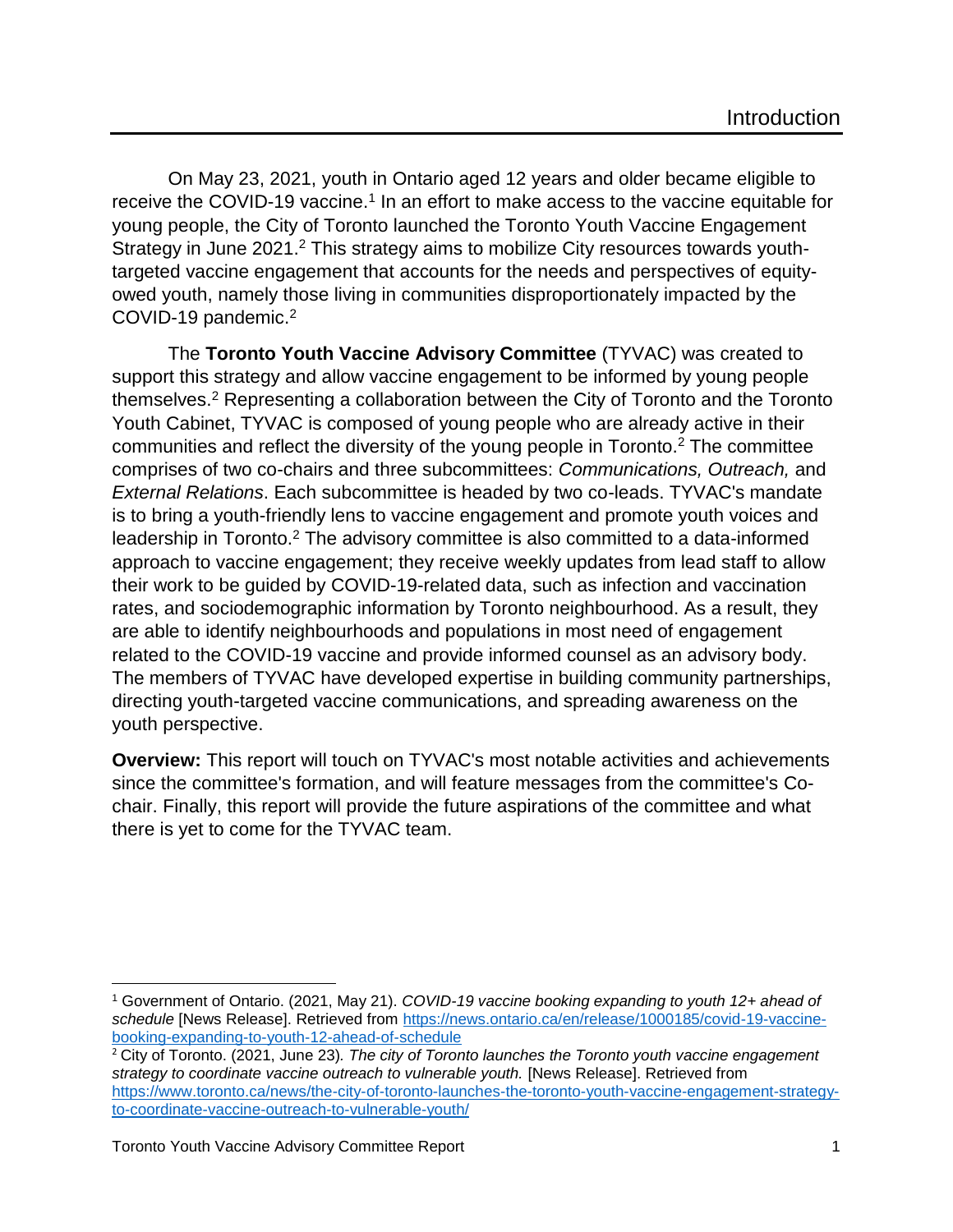<span id="page-4-0"></span>Since its formation in June 2021, TYVAC has initiated divisional and external partnerships and earned recognition for its various activities and achievements in pursuit of equity engagement among the most underserved youth. Most notably, TYVAC have been influential in the generation of the ArtWorksTO COVID-19 Story Video Series, and the development of a school outreach survey, a school archive for vaccine equity and a youth-targeted communications guideline document. The following sections of this report will describe TYVAC's role in each project and how these initiatives intend to support equitable youth vaccine engagement.

### <span id="page-4-1"></span>**ArtWorksTO COVID-19 Story Video Series**

In September 2021, TYVAC partnered with Strategic Communications and Social Development, Finance and Administration (SDFA) to support the development of a testimonial-based video series that featured the stories of Toronto residents and community leaders impacted by COVID-19. This video series aimed to reach unvaccinated residents by telling captivating and thought-provoking stories from those impacted by COVID-19, while also providing multilingual, AODA-compliant, and culturally inclusive content to undecided Toronto residents. The collaboration incorporated input from various vaccine engagement partners, such as the Black Scientists' Task Force on Vaccine Equity, the Accessibility Task Force on COVID-19 Vaccines, as well as Vaccine Engagement Team (VET) agencies and community ambassadors. Most notably, this project was strengthened by the creative expertise of Serville Poblete of Slow Drip Studio, and young artists from ArtWorksTO, a media arts program that helps young creatives – specifically those who identify at Indigenous, Black, People of Color and/or 2SLGBTQ+ – to develop professional experience and skills in the creative sector.<sup>3</sup>



 $\overline{\phantom{a}}$ <sup>3</sup> Neighbourhood Arts Network. (2021, December 16). *ArtWorksTO*. Retrieved from <https://neighbourhoodartsnetwork.org/artworksto>

Toronto Youth Vaccine Advisory Committee Report 2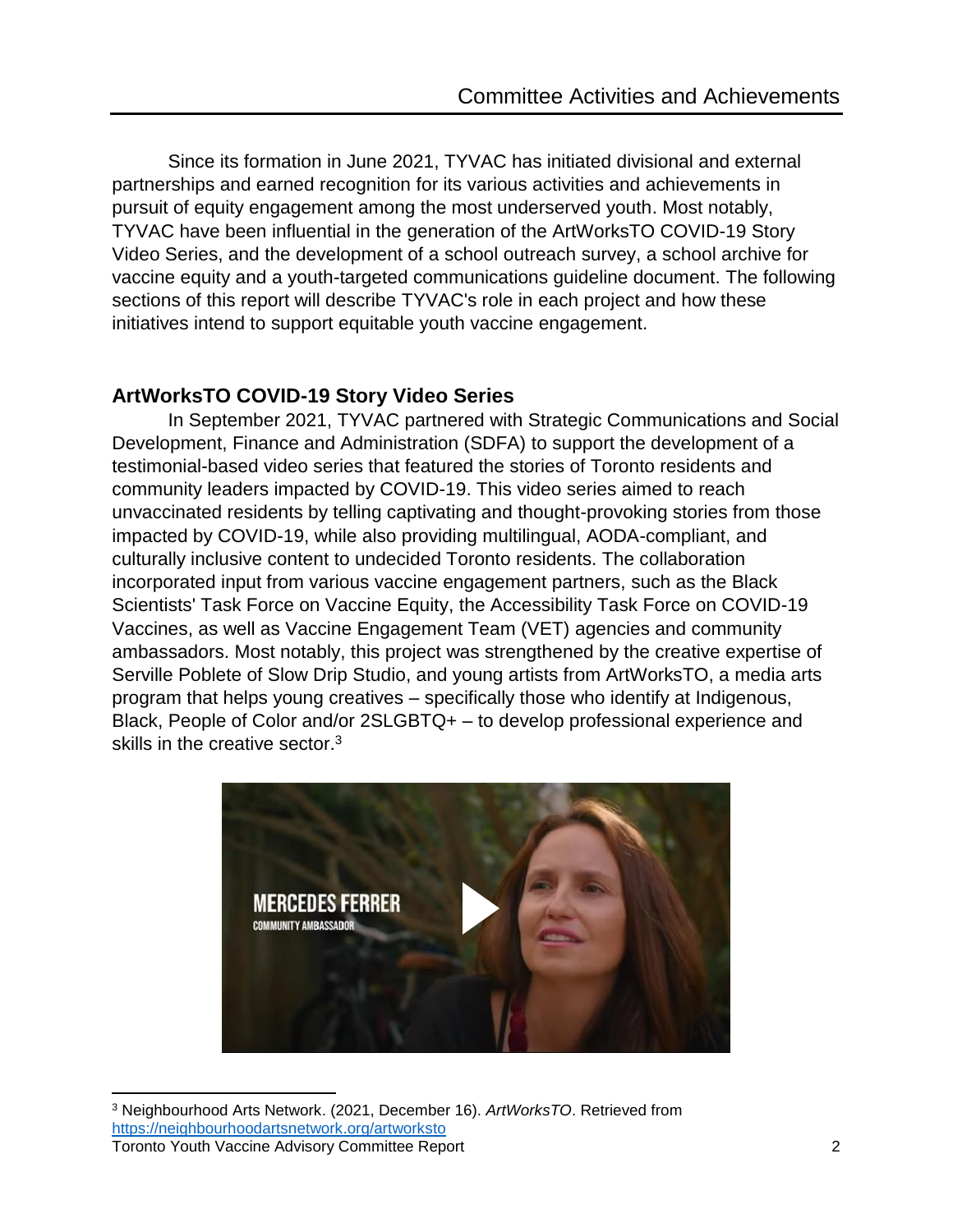TYVAC's Communications co-leads, were involved in the preliminary developmental stages of this project and were consulted on an ongoing basis to provide a youth-friendly lens to this initiative. The co-leads were influential in the conceptualization of the video series, and advised on the recruitment of local microinfluencers and youth videographers who would be committed to amplifying the City's messages on COVID-19 immunization. The co-leads were also two of the few individuals who were permitted to view the series before the first few installments were released to the public in December 2021.

To view this testimonial video series, please visit the City of Toronto's Vaccine Resources webpage under the tab "Videos – COVID-19 Stories" at [www.toronto.ca/home/covid-19/covid-19-vaccines/covid-19-vaccine-resources/.](http://www.toronto.ca/home/covid-19/covid-19-vaccines/covid-19-vaccine-resources/)

#### <span id="page-5-0"></span>**School Outreach Survey**

To allow TYVAC's work to be representative of the Toronto youth perspective, TYVAC's Outreach co-leads, developed an outreach survey to disseminate among school-age youth through the Toronto school system. The aim of the survey is to identify key barriers (i.e., sociocultural, economic, physical, and/or religious, etc.) to vaccine confidence among youth and cultivate an understanding of the influence of external sources on the decision to get vaccinated (e.g., close social networks, including family and friends, social media, municipal government, and public health agencies, etc.). The hope is that, by targeting school-age youth (12-17 years) who are eligible for vaccination but remain hesitant, the knowledge gap related to vaccine hesitancy associated with this age group will narrow. According to Toronto Public Health, as of December 13, 2021, 87% of youth (aged 12-17) in Toronto are fully vaccinated.<sup>4</sup> The findings of the school outreach survey will help TYVAC to tackle the remaining 13% of youth aged 12-17 who remain unvaccinated or have had one dose administered. The survey will close in January 2021.

### AS OF DECEMBER 13, 2021, **87% OF YOUTH (AGED 12-17)** IN TORONTO ARE **FULLY VACCINATED**. 4

### <span id="page-5-1"></span>**School Archive for Vaccine Equity**

l

In alignment with the City of Toronto's commitment to a Data for Equity<sup>5</sup> strategy in pursuit of equitable programs and services for all, TYVAC External Relations co-leads used COVID-19 vaccine data to localize outreach efforts. To achieve this, they evaluated COVID-19 vaccine-related data, including vaccination rates, infection rates,

<sup>4</sup> City of Toronto. (2021, December 13). *COVID-19: Vaccine Data.* Retrieved from

<https://www.toronto.ca/home/covid-19/covid-19-pandemic-data/covid-19-vaccine-data/> <sup>5</sup> Campbell, D.A., Akintan, O., Eta, L., & Young, S. (2020). *Data for equity strategy: Supporting equitable services, equity priorities, performance measurement and accountability.* (Report No. 18.6). City of Toronto.<https://www.toronto.ca/legdocs/mmis/2020/ex/bgrd/backgroundfile-158045.pdf>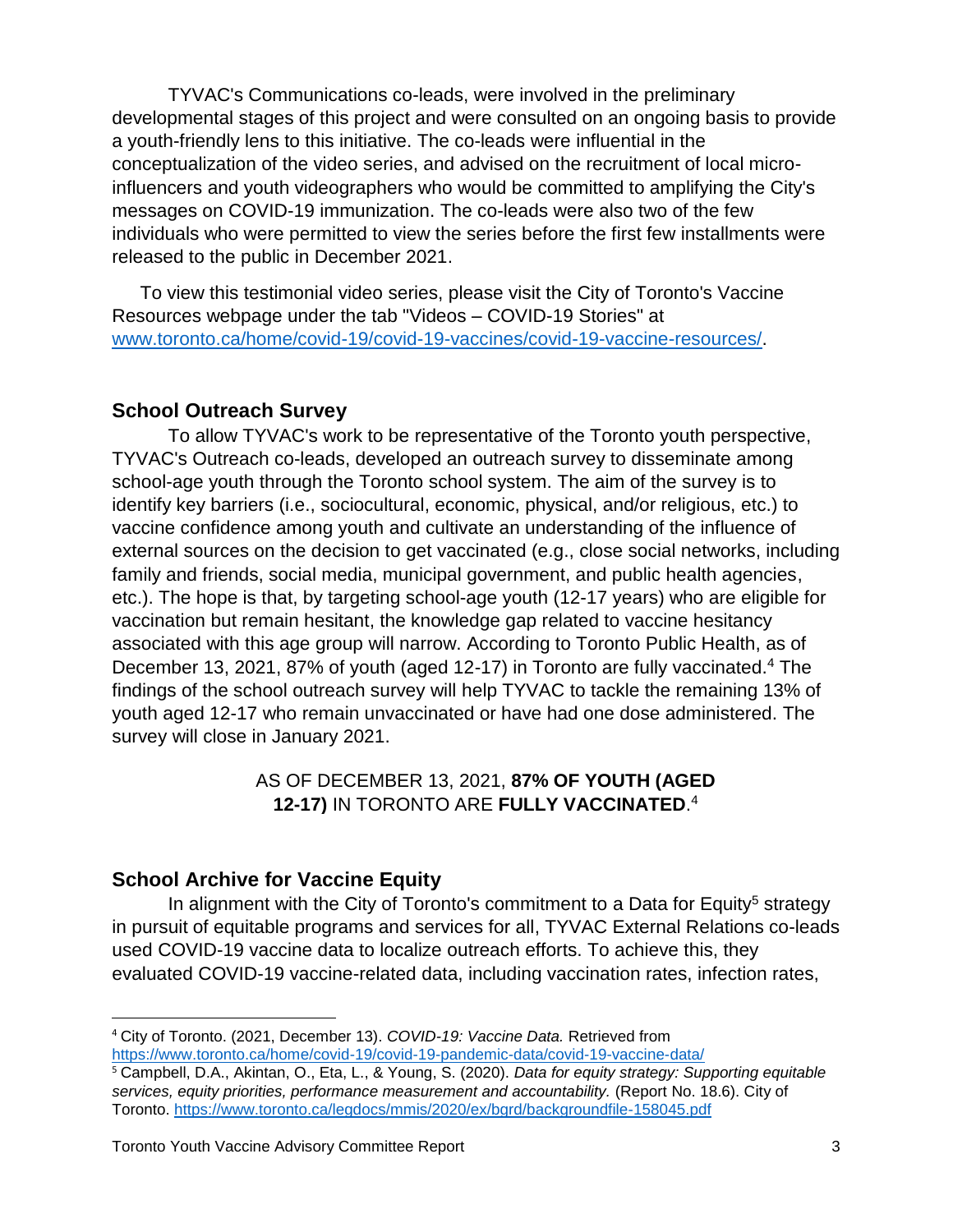and socio-demographic (such as race- and income-based data) data, to identify key Toronto neighbourhoods in most need of youth-targeted vaccine engagement. Within those priority neighbourhoods, the co-leads pinpointed several schools and developed an archive for vaccine equity, recognizing schools as a space in which youth regularly congregate. This archive will be leveraged to advance targeted, neighbourhood-specific outreach in communities that are disproportionately impacted by COVID-19.

#### <span id="page-6-0"></span>**Youth-Targeted Communications Guideline Document**

To optimize youth-targeted vaccine messaging, TYVAC's Communications coleads, assembled a best practices document to guide the creation of virtual and print media envisioned for Toronto youth. In order for these best practices to be representative of a diverse youth perspective, the co-leads ran a small focus group made up of members of the TYC to draw upon their experiences with vaccine engagement. The co-leads also consulted Strategic Communications for their advice and expertise. The resulting document provides suggestions for the development, delivery, and content of youth-targeted media, including advocacy for the use of visualbased messaging, such as infographics and videography, the use of youth-centric language, such as slang, and tapping into the power of social media platforms. This document is intended to be used by youth and community organizations that wish to develop and distribute youth-targeted materials, such as flyers, posters, and social media posts and campaigns to increase vaccine confidence and uptake among youth.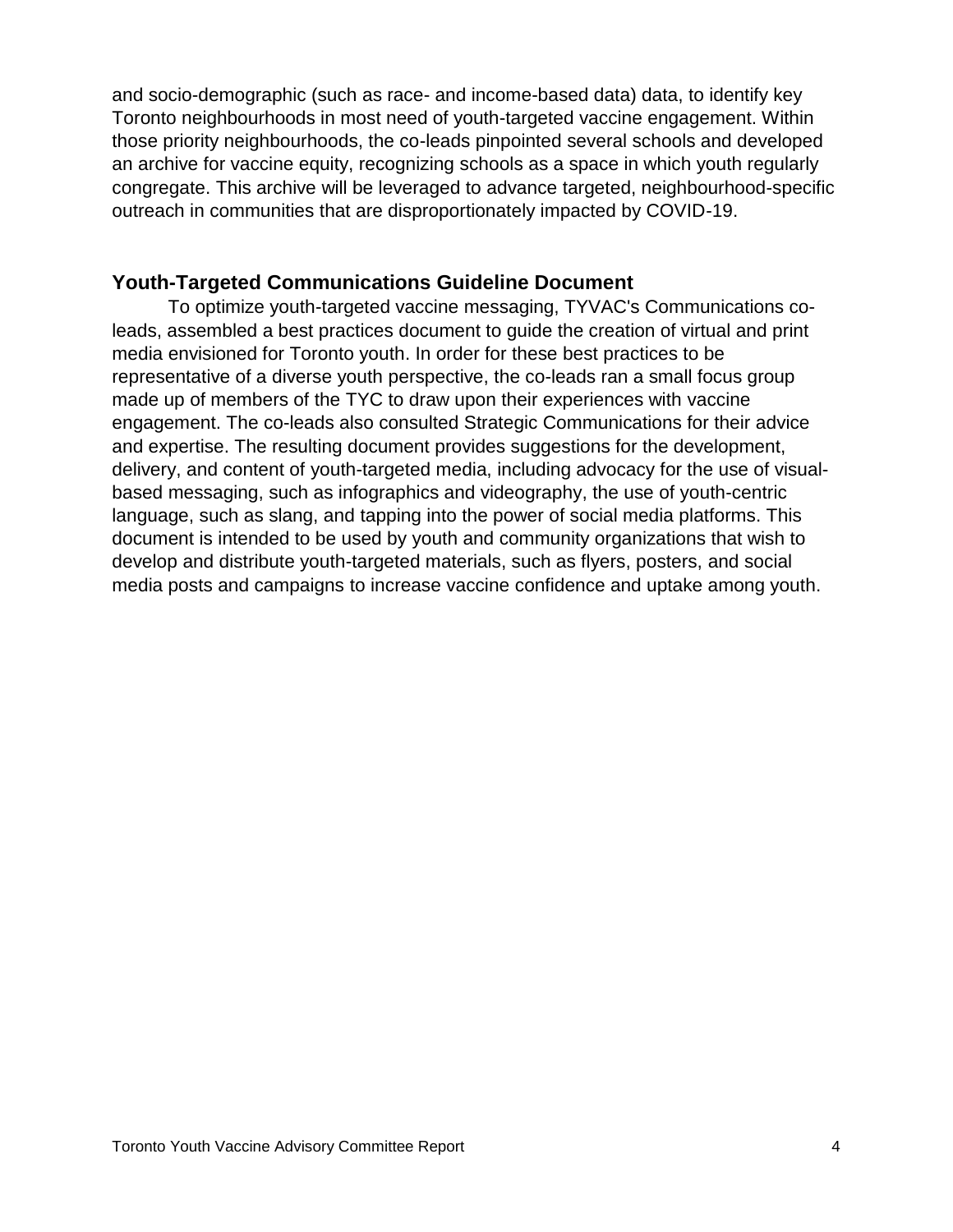<span id="page-7-0"></span>The launch of TYVAC in support of the City's COVID-19 Mobilization and Vaccine Engagement responses presented a unique opportunity for youth participation and the emergence of youth leaders. Apart from being comprised of six exceptional executive team members which make up its subcommittees, TYVAC is headed by two outstanding individuals highly committed to the fulfillment of TYVAC's mandate and the amplification of the youth voice. The Co-Chairs of the committee are Samir Janmohamed and Nada Dali, who also serve as the Transit Lead and Director of Policy and Advocacy of the TYC, respectively. As the end-of-year approaches, the co-chairs would like to reflect on the past six months and comment on what is yet to come for TYVAC.



#### **Nada Dali,** MSc Health Policy Candidate *University of Toronto*

"This past year was a year like no other. It has challenged us, made us adapt to new realities and inspired us to never give up. Most importantly, it has made us proud of what youth can achieve together in a time of great crisis. TYVAC has been able to work with internal and external partners, advise on key communication initiatives, and connect with youth across the city to understand vaccine hesitancy and access issues. We are so proud to be a part of this community and we look forward to venturing into 2022 with new goals, continued determination and intentionality."



#### **Samir Janmohamed,** Policy and Public Affairs Specialist *Ontario Chamber of Commerce*

"Over the past 21 months, our collective and individual resilience has been tested. This time last year, we began to see the light at the end of the tunnel when vaccines began coming into Canada. During the same period of time, we have seen community and grassroots organizations come together to support and educate people about the benefits of getting vaccinated. Our work as TYVAC has been central to ensuring youth perspectives and stories were heard. We are particularly proud of the many youth who have stepped up to improve access to vaccinations and information. We look forward to further building relationships with groups that continue to do the important work that will bring us across the finish line in our fight against COVID-19."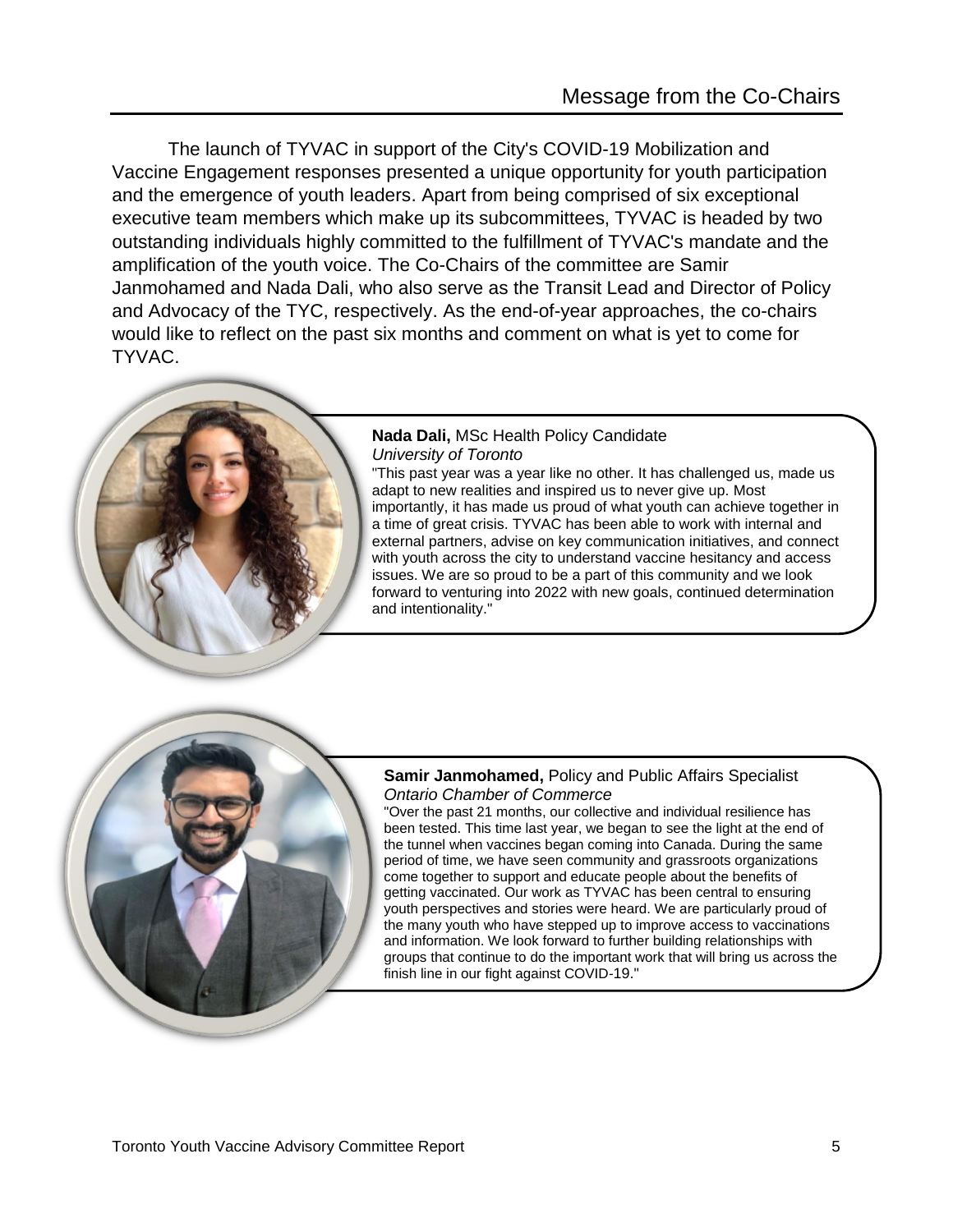<span id="page-8-0"></span>As 2021 comes to a close, the members of TYVAC are looking towards the future. Currently, there are partnerships in the works with Toronto-based youth and community organizations, such as Transition Africa and the Jane and Finch Community and Family Centre, in pursuit of culturally competent and equitable strategies to vaccine engagement. Additionally, TYVAC is hoping to connect with more organizations serving equity-seeking groups, namely LGBTQ2S+ and Indigenous youth, to gain insight into population-specific barriers to vaccine uptake. Specifically, organizations of interest include the 519 and Friends of Ruby, who cater to LGBTQ2S+ youth, as well as the Indigenous Affairs Office. In an effort to increase youth-focused door-to-door outreach, TYVAC will also continue to network with VET community ambassadors to information share and develop action plans.

In 2022, TYVAC will also look to expand membership to maximize youth leadership opportunities and civic engagement to diverse youth who want to get involved in vaccine engagement and have their voice heard! Please reach out to Community Development Officers Edna Ali at **Edna. Ali@toronto.ca** or Richard Kirwan at [Richard.Kirwan@toronto.ca](mailto:Richard.Kirwan@toronto.ca) if you are interested in learning more or becoming a member of TYVAC.